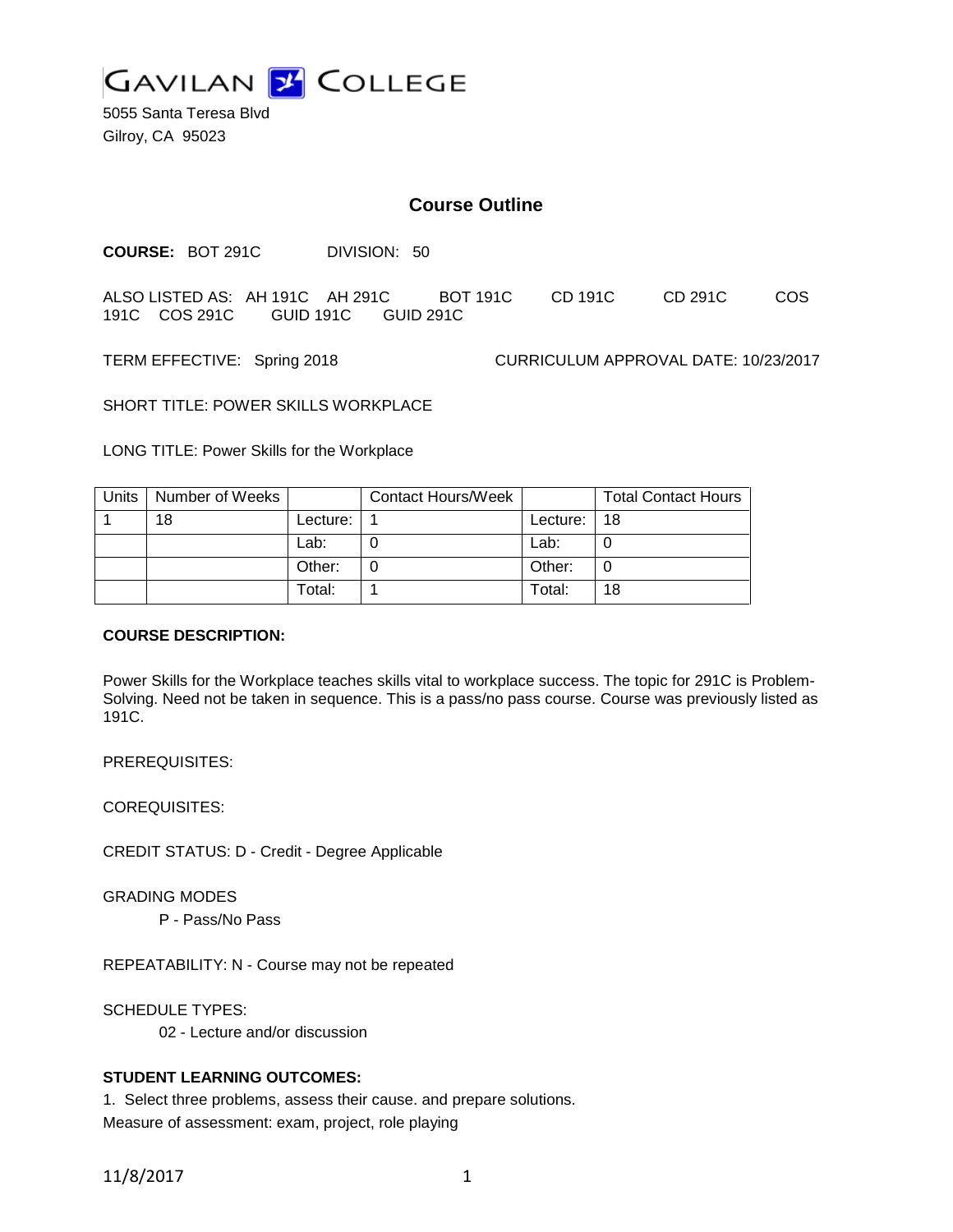Year assessed, or planned year of assessment: 2018

Semester: Spring

2. List four customer expectations and demonstrate action steps and follow-up plans for dealing with these expectations.

Measure of assessment: homework, exam, demonstration

Year assessed, or planned year of assessment: 2018

# **CONTENT, STUDENT PERFORMANCE OBJECTIVES, OUT-OF-CLASS ASSIGNMENTS**

Curriculum Approval Date: 10/23/2017

# 3 HOURS

Content: Introduction to Problem Solving. Identifying the problem. Types of work problems.

Student Performance Objectives: List different categories of problems. List why problem-solving skills can be useful at work. Give examples of where identifying the problem can be tricky.

## 3 HOURS

Content: Who is the Customer? Internal customers. External customers.

Student Performance Objectives: Identify the different groups of customers. Identify the major external and internal customers. Provide examples of obvious customers and hidden customers.

## 3 HOURS

Content: Interviewing people. Why good interviews are important. Developing good questions for an interview. Using surveys to find information. Mid-term exam.

Student Performance Objectives: Develop a survey for a work situation. Perform a good interview for a work problem.

## 3 HOURS

Content: Using charts and types of charts. Why pictures are worth a thousand words. Examples of Run charts and Pareto charts. Interpreting information on a chart. The 80/20 rule.

Student Performance Objectives: Produce some charts. Read and interpret charts. Display data in four different types of charts.

### 3 HOURS

Content: Use and characteristics of Problem Maps. Weather report, an example of a problem map. How to make a Problem Map. Identifying the Root Cause and the Five Why Method.

Student Performance Objectives: Read a Problem Map. Produce a Problem Map. Use Fish Diagrams and Five Why methods.

# 2 HOURS

Content: Selecting a solution. Brainstorming for a solution, good and bad ways. Implementing and monitoring a solution.

Student Performance Objectives: Brainstorm a problem. Explain good ways and bad ways to brainstorm. Develop a solution and monitor the solution.

2 HOURS

# **METHODS OF INSTRUCTION:**

Lecture, AV presentation, theoretical and skills evaluation, quizzes/exams.

# **OUT OF CLASS ASSIGNMENTS:**

Required Outside Hours: 6

Assignment Description: Complete reading and workbook exercise assignments. Study for exams. Homework: List why problem-solving skills can be useful at work. Give examples of where identifying the problem can be tricky. Give examples of different types of problems.

### Required Outside Hours: 6

Assignment Description: Complete reading and workbook exercise assignments. Study for exams. Homework: For a work situation identify the major external customers. For a work situation identify the major internal customers. Give examples of identifying who are the obvious customer and hidden customer.

Required Outside Hours: 6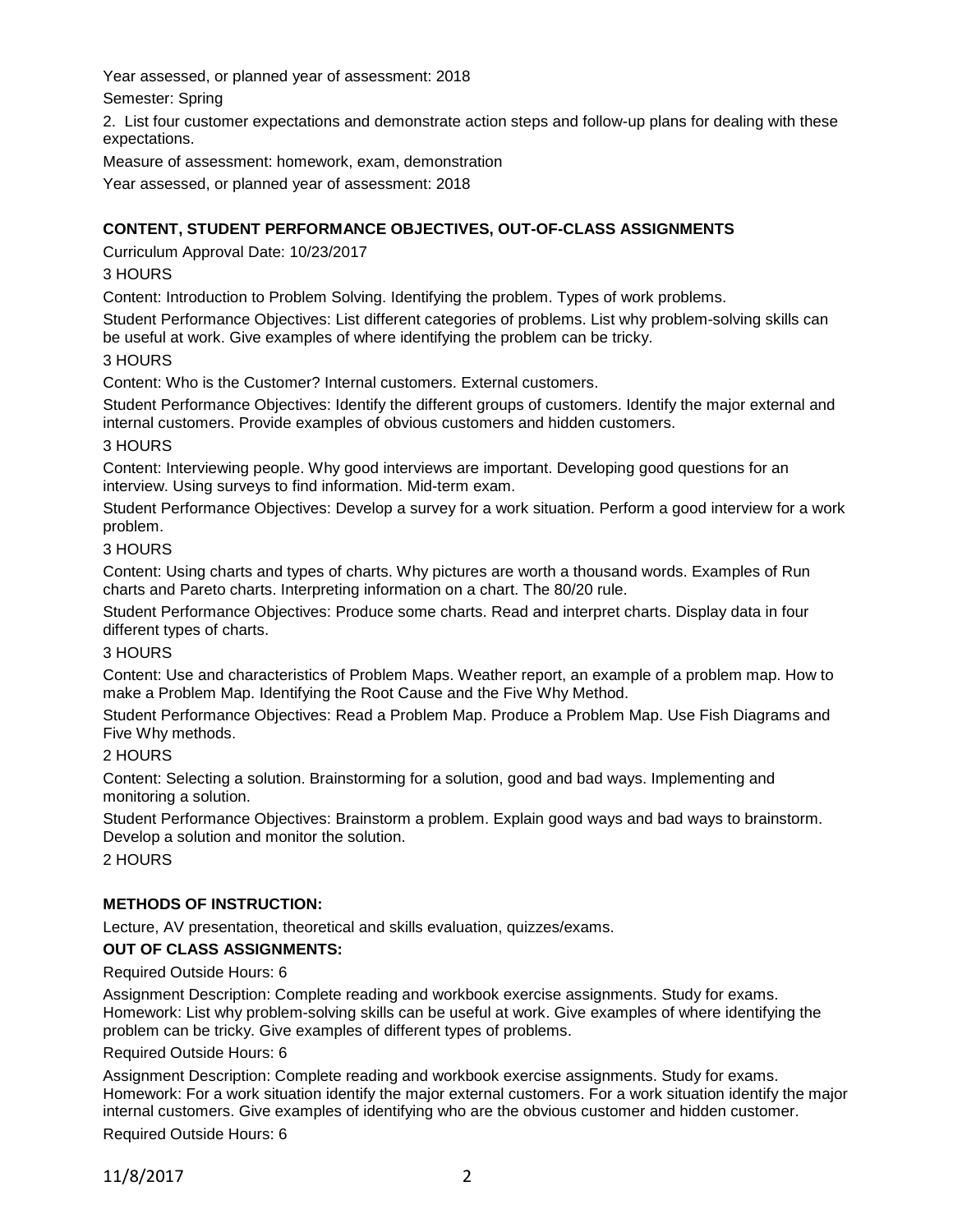Assignment Description: Complete reading and workbook exercise assignments. Study for exams. Homework: Select a possible job situation and develop good interview techniques for that interview. Develop a survey to find out information about a problem situation.

#### Required Outside Hours: 6

Assignment Description: Complete reading and workbook exercise assignments. Study for exams. Homework: Select some work information and develop charts to display the information. Show how chart scales can be used to hide or emphasize data. Develop some Pareto charts to display data. Select several problems and decide when a Run chart should be used and when a Pareto chart should be used.

#### Required Outside Hours: 6

Assignment Description: Complete reading and workbook exercise assignments. Study for exams. Homework: List examples of problems where a problem map would be useful. Create 3 different problem maps that help find problem solutions. Look at several problems and suggest the root cause of the problem. Use Fish Diagrams and the Five Why method to identify the problem.

#### Required Outside Hours: 4

Assignment Description: Complete reading and workbook exercise assignments. Study for exams. Homework: Look at ways to select a solution for a problem. Use brainstorming to find the solution and analyze the brainstorming session. Develop a solution and ways to monitor the solution.

## **METHODS OF EVALUATION:**

Lecture, AV presentation, theoretical and skills evaluation, quizzes/exams. Writing assignments Percent of total grade: 25.00 % Writing assignments: 20% - 40% Written homework, Reading reports, Lab reports Problem-solving assignments Percent of total grade: 25.00 % Problem-solving demonstrations: 20% - 45% Homework problems, Field work, Quizzes, Exams Skill demonstrations Percent of total grade: 25.00 % Skill demonstrations: 20% - 45% Class performance, Field work, Performance exams Objective examinations Percent of total grade: 25.00 % Objective examinations: 20% - 45% Multiple Choice, True/False, Matching Items, Completion

# **REPRESENTATIVE TEXTBOOKS:**

Required Representative Textbooks Donaldson, Cindy and Farley, Dan. Teambuilding and Problem Solving in the Workplace. Palo Alto, CA: Work Skills Associates,2014. ISBN: 13: 9780966086911 Reading Level of Text, Grade: 11th Verified by: MS Word

### **ARTICULATION and CERTIFICATE INFORMATION**

Associate Degree: CSU GE: IGETC: CSU TRANSFER: Not Transferable UC TRANSFER: Not Transferable